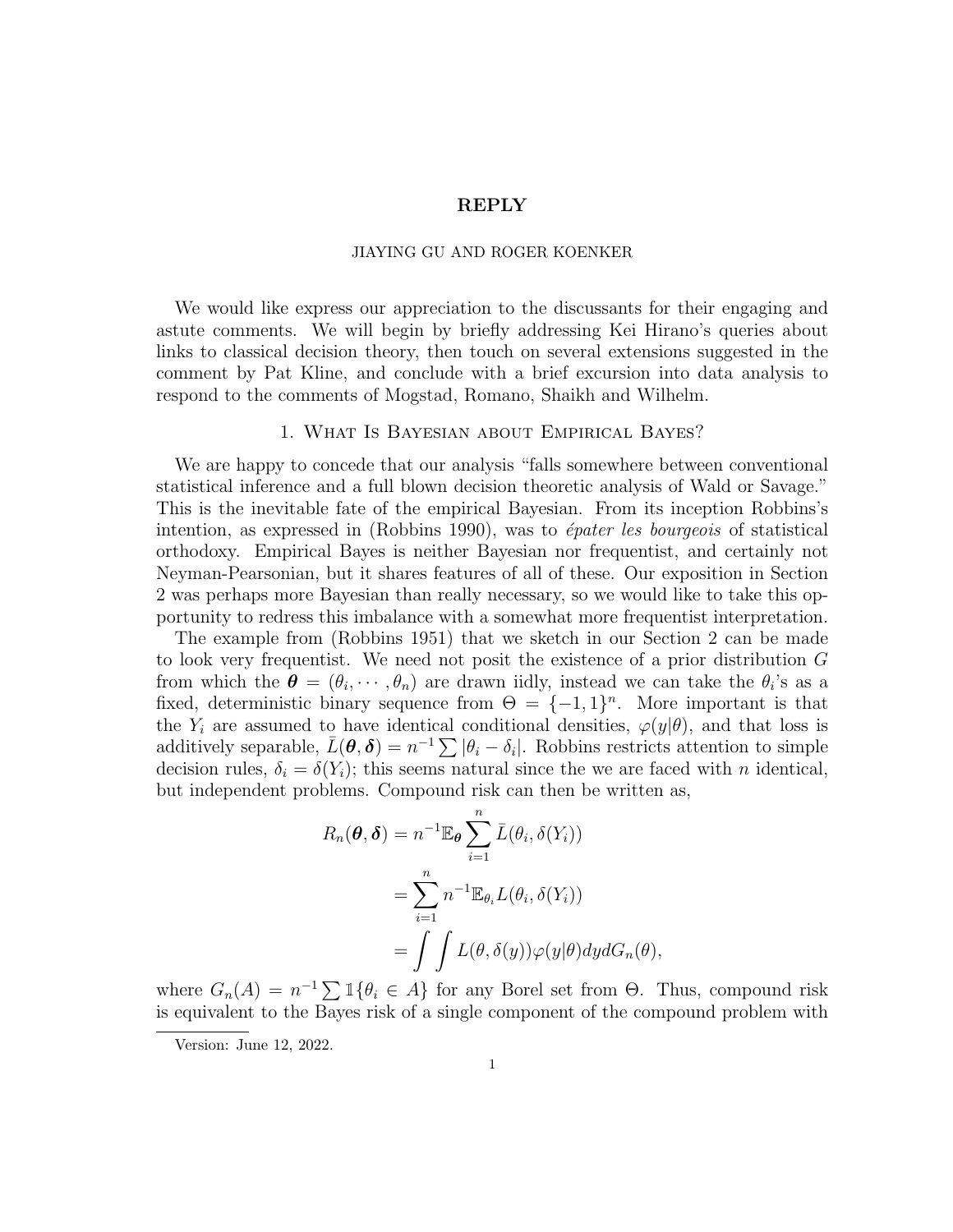### 2 REJOINDER

prior,  $G_n$ , the empirical distribution function of the  $\theta_i$ 's. When the  $\theta_i$ 's take only two values  $G_n$  reduces to a scalar parameter and risk becomes,

$$
R_n(\boldsymbol{\theta}, \boldsymbol{\delta}) = p_n(\boldsymbol{\theta}) \int L(1, \delta(y)) \varphi(y|1) dy + q_n(\boldsymbol{\theta}) \int L(-1, \delta(y)) \varphi(y| - 1) dy
$$

where  $p_n(\theta) = n^{-1} \sum \mathbb{1} {\theta_i = 1}$  and  $q_n(\theta) = 1 - p_n(\theta)$ . Were  $p_n = p_n(\theta)$  known, the optimal decision rule would be,

$$
\delta_{p_n}^*(y) = \text{sgn}(y + \frac{1}{2}\log(p_n/(1 - p_n)))
$$

Of course we probably don't "know"  $p_n$ , how could we? But many candidate estimators of  $p_n$  present themselves, of which Robbins's method of moments choice  $\hat{p}_n = (\bar{y} + 1)/2$  is simplest. But is it really a simple rule? We promised to use only simple rules of the form,  $\hat{\theta}_i = \delta(Y_i)$  and  $\delta_{p_n}^*(y)$  is surely like that, but once we put a hat on  $\hat{p}_n$  the rabbit is poised to make an appearance. Yet nothing is lost as (Hannan and Robbins 1955) show that the risk of  $\delta_{\hat{p}_n}^*(y)$  uniformly approximates the risk of  $\delta_{p_n}^*(y)$ .

How does this relate to Wald's minimax proposal? Robbins proves that  $\sup_{\theta} R(\delta, \theta)$ is minimized with the naive rule  $\tilde{\delta}(y) = sgn(y)$ , which is equivalent to  $\delta^*_{1/2}(y)$ . However, it is easy to verify that for any  $p_n \neq 1/2$ ,  $R(\delta_{1/2}^*, \theta) \geq R(\delta_{p_n}^*, \theta)$  and furthermore that for any  $\epsilon > 0$  there exists  $n(\epsilon)$  such that for  $n > n(\epsilon)$ ,  $R(\delta_{\hat{p}_n}^*, \theta) - R(\delta_{1/2}^*, \theta) < \epsilon$  for any  $\theta$ . Thus, although not an admissible rule – the naive rule is always superior when  $p_n = 1/2$  – the compound decision rule is only an asymptotically negligible bit worse at  $p_n = 1/2$ , and potentially much better elsewhere. See (Hannan and Robbins 1955) and (Samuel 1955) for further formal details, and (Gu and Koenker 2016) for some numerical comparisons.

The foregoing example may seem overly simplified, after all our prior only required estimation of a single parameter, however similar structure arises in many other settings such as our ranking and selection problems where the prior can be much more complex. The crucial feature of such compound decision problems is the permutation invariance of both the probabilistic structure of the problem and the loss function being considered. And as we have argued elsewhere, estimation of the mixing distribution whether it is viewed as  $G_n$  or G is often a relatively benign convex optimization problem.

Regarding our loss function, there is more than a whiff of Neyman-Pearson about our  $\alpha$  and  $\gamma$ . No doubt that it would be better to have loss defined on a more explicit action space, but like priors loss functions are difficult to elicit. By accentuating the connection to multiple testing, we have tried to highlight the balance that must be struck between the intended size of the selected population and the accuracy of the selection. This trade-off seems inherent in any ranking and selection problem. At a more fundamental level one may object to the nature of compound loss itself; why should component losses be aggregated in such a symmetric fashion? To this, our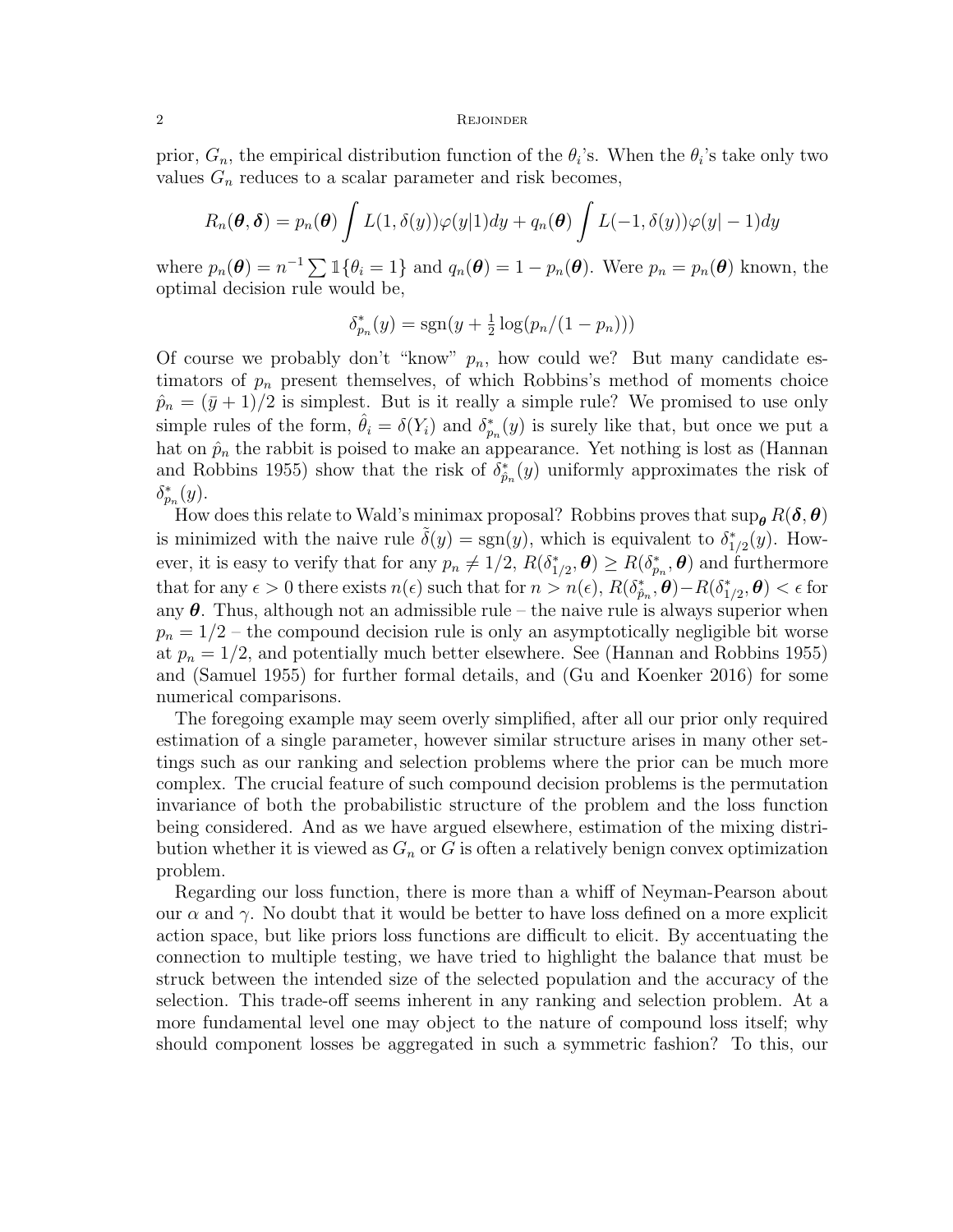only answer is: why not? If the model is permutation invariant shouldn't the loss be as well?

The Le Cam limit experiment perspective has proven to be a powerful device in many decision theoretic settings and could do so in ranking applications provided we adhere to the (Le Cam 1990) "Principle 7: If you need to use asymptotic arguments, don't forget to let your number of observations tend to infinity," while maintaining the heterogeneity of the latent structure of the problem. Whether it can be deployed effectively in the compound decision framework to justify forms of shrinkage like those we have considered is, indeed, a very intriguing open question.

# 2. Challenges and Opportunities

Pat Kline has raised many important issues that deserve an extended response; we are only able to offer some superficial hints that might help guide future exploration.

- The form of  $G$  is a critical determinant of the difficulty of the ranking and selection problem. The atomic form of the Kiefer-Wolfowitz NPMLE is especially well suited to discrete  $G$ , but even more critical is its tail behavior. Heavier tails, like those of the lognormal or Student with low degrees of freedom make selection easier, lighter tails like the uniform or Gaussian make it more difficult. How variance stabilizing transformations influence this is delicate since such transformations affect both location and scale of the observations.
- Independence of latent location and scale parameters is a critical assumption. In prior work on income dynamics (Gu and Koenker 2017) we have relaxed this assumption and modeled location and scale of the log income process jointly and finding a negative association. This entails bivariate gridding to compute the NPMLE of the joint mixing distribution, but imposes no new difficulties in principle. In many applications this approach will seem quite natural, in others where scale is determined by variation in exogenous sample size, it may be unnecessary.
- Multinomial selection as in dialysis center grading again raises the questions, how is selection to be used and how should the loss function be structured?
- Posterior means and posterior tail probabilities are only two of many possible criteria. An advantage of the empirical Bayes formulation we have proposed is that ultimately the decision maker is confronted with the entire posterior distribution for each individual or firm being evaluated and more sophisticated forms of risk aversion can be contemplated.
- Ranking is inherently relative so the legal systems quest for absolute standards will seem quixotic in many circumstances. Raising awareness of the uncertainties associated with rankings is a more feasible objective. We hope that empirical Bayes methods can help achieve this.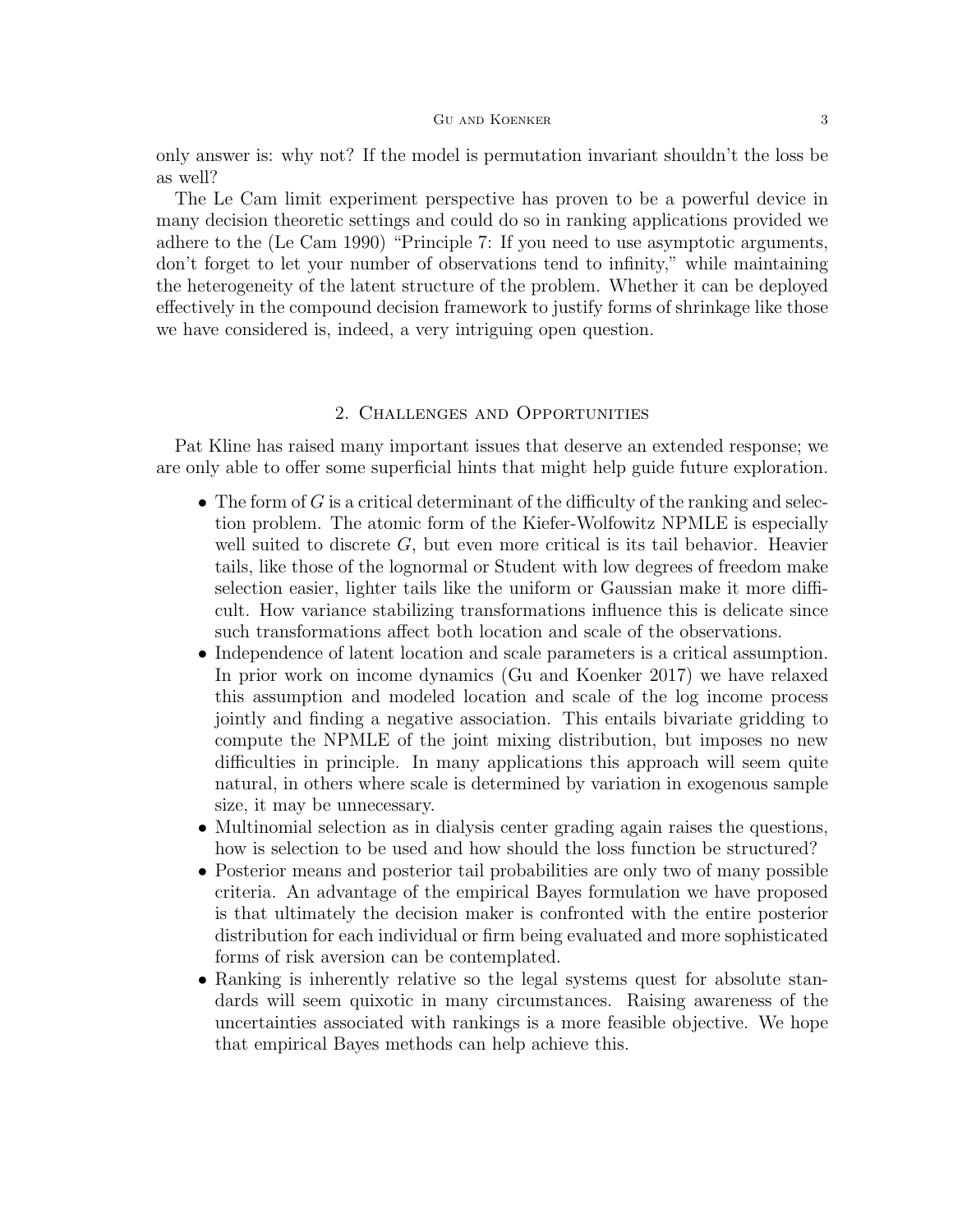#### 4 REJOINDER



FIGURE 1. The estimate  $\hat{G}$  and  $\mathbb{E}[\theta|y_i, s_i]$  from the county level estimates with the movers' design. The solid line is the 45 degree line.

# 3. Some Comparative Data Analysis

Mogstad, Romano, Shaikh and Wilhelm, hereafter MRSW, have provided a very valuable comparison of the ranking methods they have proposed in their 2020 paper with our empirical Bayes procedures. We will try to draw out a few more implications from these comparisons. We have already noted that the distinction between fixed and random  $\theta_i$ 's is perhaps not quite as essential as it might seem. More salient is the way ranks are constructed and their precision evaluated by the two approaches. Our empirical Bayes relies on an estimate,  $\hat{G}$ , of the distribution of the latent  $\theta_i$ 's to construct posterior distributions of each  $\theta_i$ , and thereby posterior means and posterior tail probabilities. So the burden of the ranking exercise is borne by the way that the observed  $Y_i$ 's and their associated  $\sigma_i$ 's get baked into the "prior"  $\hat{G}$  pie. In contrast, MRSW employ resampling and multiple testing methods to control family-wise error for the  $\binom{n}{2}$  $n<sub>2</sub>$ ) pairs, resulting in a much more stringent selection criterion.

As an initial comparison, consider the "correlational" estimates of intergenerational mobility and their standard errors from (Chetty, Friedman, Hendren, Jones, and Porter 2018). Restricting to the top 100 commuting zones, as in (Mogstad, Romano, Shaikh, and Wilhelm 2020), we see that these effect sizes are very precisely estimated: point estimates are all in the interval, [0.325, 0.457], while standard errors are all the interval  $[0.00035, 0.0025]$ . The consequence of this is that the NPMLE, G assigns positive mass to almost all of the initial estimates, and posterior mean and posterior tail probability rankings are essentially the same as just ranking the initial estimates. FDR control is non-binding and selection under our EB approach would confidently just take the top  $\alpha$  commuting zones as revealed by the raw estimates.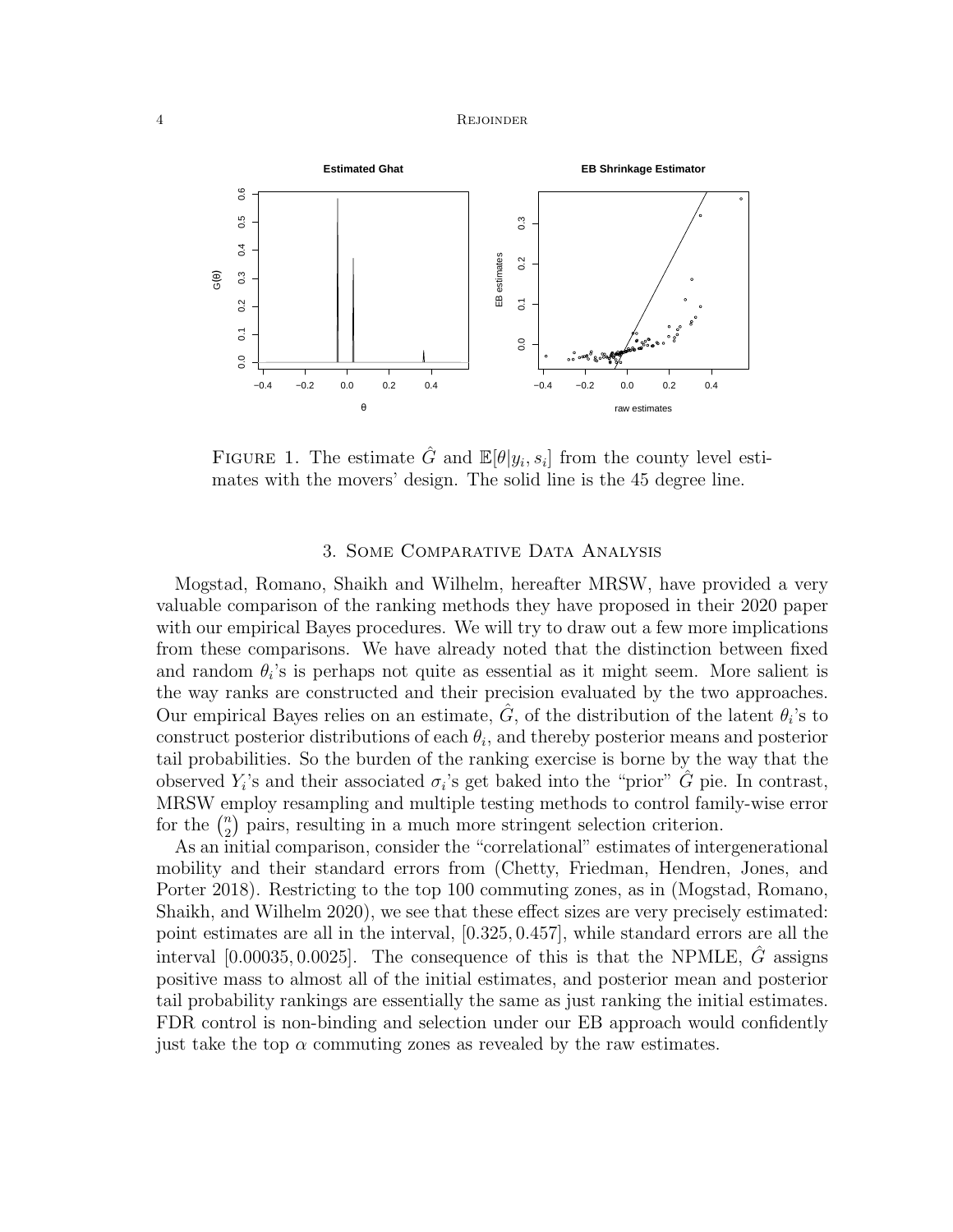If we now consider the stricter "mover" design of (Chetty and Hendren 2018) intended to identify causal effects of mobility we see that the point estimates are much less precisely estimated since they are based on much smaller sample sizes. Focusing on the most populous 100 commuting zones and counties, the NPMLE, illustrated in Panel (a) of Figure 1 has only three distinct mass points. Unlike in the "correlational" design where the Bayes rule did essentially no shrinkage, now there is considerable shrinkage as shown in panel (b) of the figure that plots the raw  $Y_i$  estimates against their posterior means. With these considerably more noisy estimates, FDR control becomes again relevant. For the commuting zone data, setting capacity constraint at  $\alpha = 0.10$ , and the FDR control parameter  $\gamma = 0.30$  our posterior tail probability criterion selects no commuting zones for "top 10" status. Similarly, the MRSW procedure with  $\alpha = 0.10$  places all 100 CZs into an uninformative category covering all possible ranks from 1 to 100. The situation changes somewhat when we consider counties rather than CZs. Maintaining the capacity constraint at  $\alpha = 0.10$ , Table 1 reports the counties selected into the top 10 at several different FDR control levels. When  $\gamma$  is set at 0.30, our posterior tail probability rule selects four counties for the top 10; tightening  $\gamma$  to 0.05 reduces the number selected to two. The more stringent procedure of MRSW still produces intervals that cover the entire support of the ranks from 1 to 100 for all the counties.

| County       | $\mathcal{Y}$ | $\mathcal{S}_{0}$ | $\gamma = 0.05$ $\gamma = 0.1$ $\gamma = 0.2$ $\gamma = 0.3$ |          |          |          |
|--------------|---------------|-------------------|--------------------------------------------------------------|----------|----------|----------|
| Dupage       | 0.540         | 0.123             | $\times$                                                     | $\times$ | $\times$ | X        |
| <b>Bucks</b> | 0.348         | 0.176             |                                                              |          |          |          |
| Macomb       | 0.347         | 0.109             | $\times$                                                     | X        | $\times$ | $\times$ |
| Hartford     | 0.325         | 0.182             |                                                              |          |          |          |
| Contra Costa | 0.306         | 0.129             |                                                              |          | X        | $\times$ |
| Ventura      | 0.306         | 0.181             |                                                              |          |          |          |
| Bergen       | 0.302         | 0.186             |                                                              |          |          |          |
| Pinellas     | 0.276         | 0.127             |                                                              |          |          | $\times$ |
| Snohomish    | 0.251         | 0.154             |                                                              |          |          |          |
| Providence   | 0.239         | 0.153             |                                                              |          |          |          |

Table 1. Selection of the top 10 counties based on the causal estimates for the 100 most populous counties with a mover's design in Chetty and Hendren (2018). The order of the 10 counties appearing here is based on their raw point estimates y.

In this more uncertain setting, we can also see how variances play a role in our EB procedure. If we compare Bucks with Macomb, the two counties have almost identical point estimates, however Macomb is more precisely estimated. Given our  $\hat{G}$ , or preferable a smoothed version,  $\tilde{G}$  we can easily compute the whole posterior distribution of  $\theta$  updated for any observed pair of  $(y, s)$ . For Macomb the updated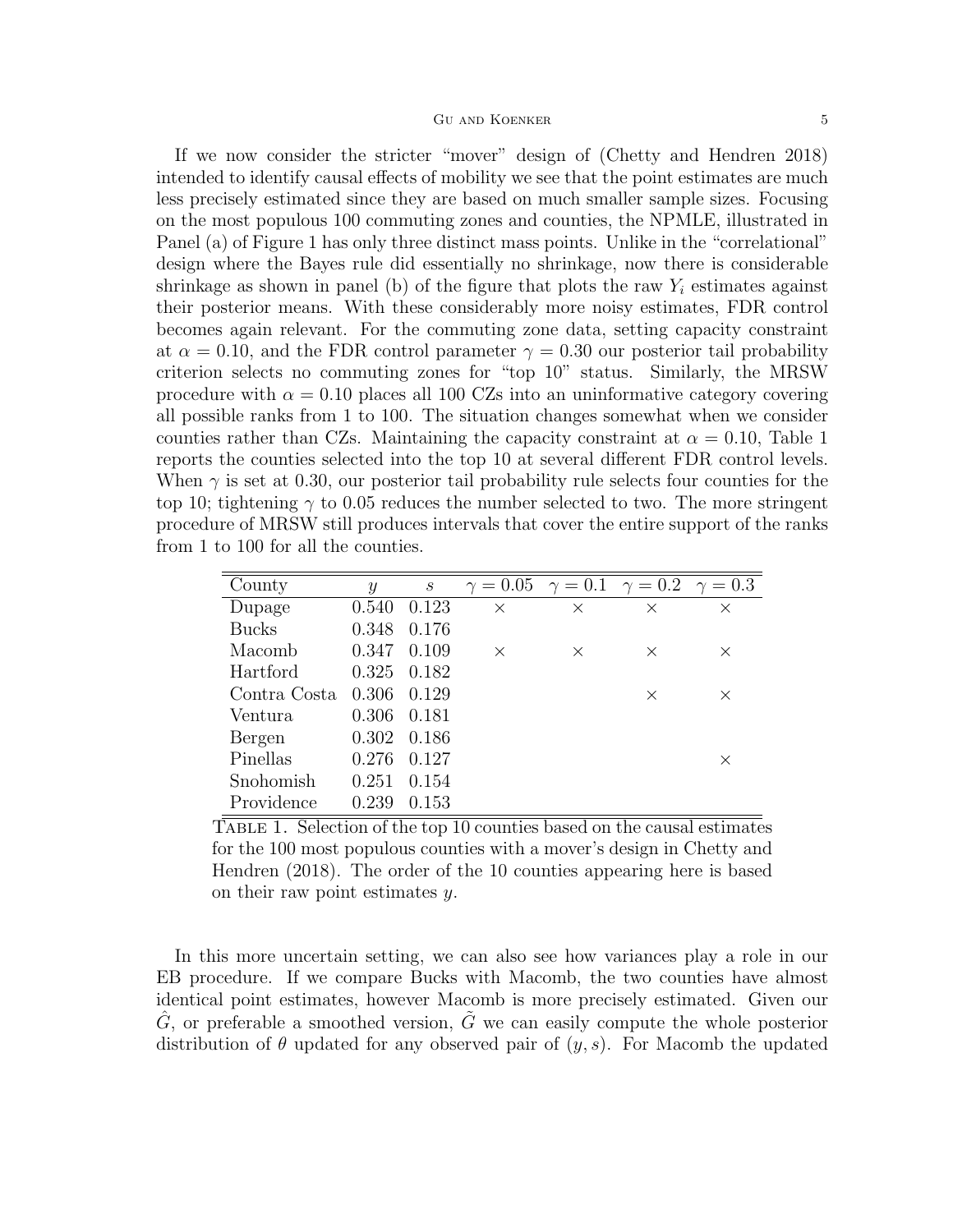### 6 REJOINDER



FIGURE 2. The posterior distributions of  $\theta$  for Macomb (left) and Bucks (right) counties based on the kernel smoothed  $G$  with biweight kernel and bandwidth 0.10.

posterior puts most of its weight on the rightmost mode near 0.4. For Bucks, because its point estimate is less precise most of its weight is attracted to the mass point near 0. This reduces the likelihood that Bucks will have a posterior tail probability for its  $\theta$  to be in the upper 90% quantile, and helps to explain why it is never selected in Table 1 even though it is ranked second by observed  $y_i$ 's. The posteriors for these two counties are illustrated in Figure 2.

The foregoing comparisons illustrate why it is difficult to construct reliable rankings and make credible selection decisions. The information congealed in the NPMLE,  $G$ , can aid this process but it cannot help when the underlying data is too noisy, and it is superfluous when the underlying data is too precise. In between these extremes there is room for improvement in current ranking and selection practices. In some settings, like the county level mobility example we have described, balancing FDR control with reasonable capacity constraint using our empirical Bayes procedures may prove useful. In high stakes situations like teacher evaluation even more stringent criterion like that of MRSW may be preferred, at an inevitable cost of reduced power.

### **REFERENCES**

Chetty, R., J. N. Friedman, N. Hendren, M. R. Jones, and S. R. Porter (2018): "The opportunity atlas: Mapping the childhood roots of social mobility," Discussion paper, National Bureau of Economic Research.

- CHETTY, R., AND N. HENDREN (2018): "The impacts of neighborhoods on intergenerational mobility I: Childhood exposure effects," The Quarterly Journal of Economics, 133, 1107–1162.
- Gu, J., and R. Koenker (2016): "On a Problem of Robbins," International Statistical Review, 84, 224–244.